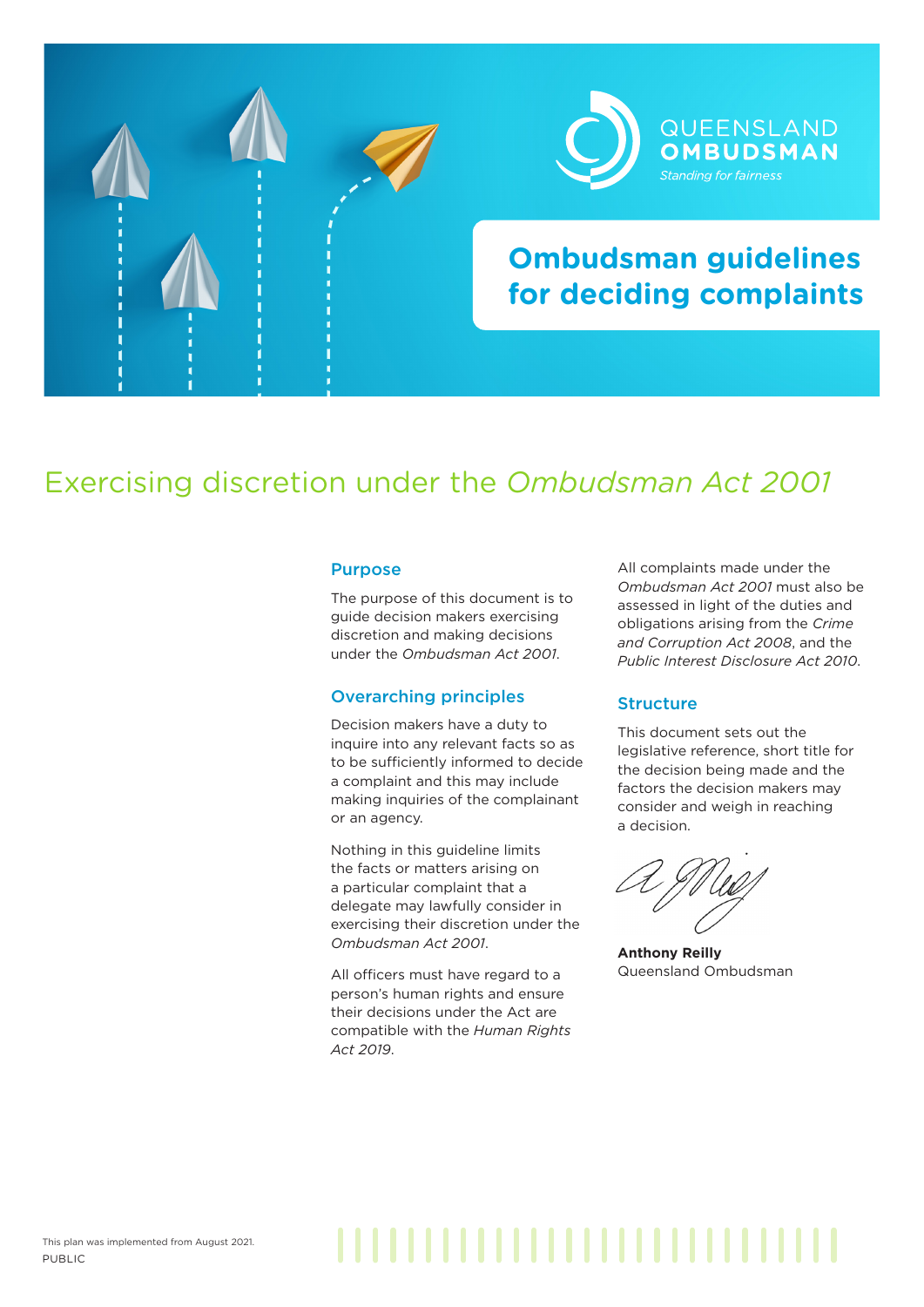# **Guidance**

| <b>Decision to be made</b>                                                                                                         | <b>Factors to be considered</b>                                                                                                                                                                                                                                                                                                                                                                                                                                                                                                                                                                                                                                                                                                                                                                                                                                                                                                                                                                                                                                                             |
|------------------------------------------------------------------------------------------------------------------------------------|---------------------------------------------------------------------------------------------------------------------------------------------------------------------------------------------------------------------------------------------------------------------------------------------------------------------------------------------------------------------------------------------------------------------------------------------------------------------------------------------------------------------------------------------------------------------------------------------------------------------------------------------------------------------------------------------------------------------------------------------------------------------------------------------------------------------------------------------------------------------------------------------------------------------------------------------------------------------------------------------------------------------------------------------------------------------------------------------|
| Section $20(3)(a)$<br><b>Whether to decline</b><br>to investigate an<br>oral complaint until<br>the complaint is put<br>in writing | Wherever possible, the Office should receive complaints in<br>the manner preferred by the person making the complaint.<br>A complaint in writing may be required if:<br>the matter has a complex history or series of interactions<br>that requires lengthy explanation<br>for whatever reason, attempts to take the complaint in<br>$\bullet$<br>person or by telephone have been unsuccessful<br>the complainant's behaviour makes communication in<br>$\bullet$<br>person or by telephone inappropriate.<br>If considering making this decision the officer should<br>also consider:<br>any known impairments or limitations, such as literacy<br>level, that may impact the complainant's ability to make<br>the complaint in writing<br>whether the Office could arrange assistance for the<br>$\bullet$<br>complainant to put their complaint in writing.                                                                                                                                                                                                                             |
| Section $20(3)(b)$<br><b>Whether to accept</b><br>a complaint by a<br>person apparently<br>representing the<br>complainant         | Representative complaints will generally be<br>accepted where:<br>there is a written authority from the person apparently<br>$\bullet$<br>affected that authorises the person to make the<br>complaint to the Ombudsman on their behalf<br>the person contacting the Office is a registered<br>$\bullet$<br>professional who typically assists people (eg. Lawyer,<br>town planner, registered health practitioner) and who<br>is bound by professional responsibilities in respect of<br>the person.<br>an elected representative is referring the matter<br>$\bullet$<br>a government agency is referring the matter<br>there is some other evidence the complainant wishes<br>for the person to represent them and there is reason<br>to believe the complainant cannot access the Office's<br>services directly.<br>Caution should be exercised in accepting complaints<br>without a clear basis for authority as inquiries with agencies<br>and outcome advice provided to the person may include<br>access or disclosure of information that is otherwise<br>confidential or private. |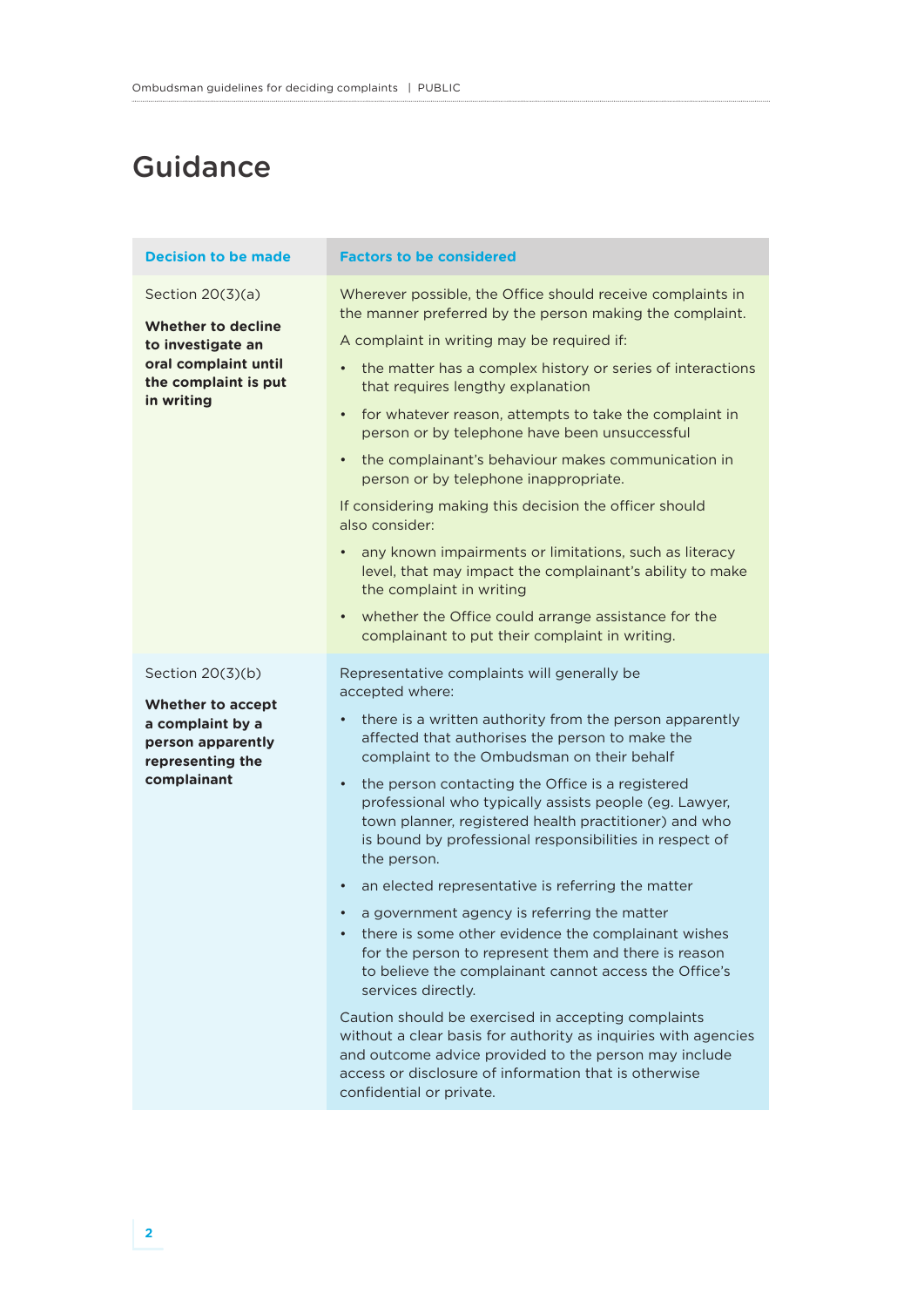| <b>Decision to be made</b>                                                                                                                                                     | <b>Factors to be considered</b>                                                                                                                                                                                                                                                                                                                                                                                                                                                                                                                                                                                                                                                                                        |
|--------------------------------------------------------------------------------------------------------------------------------------------------------------------------------|------------------------------------------------------------------------------------------------------------------------------------------------------------------------------------------------------------------------------------------------------------------------------------------------------------------------------------------------------------------------------------------------------------------------------------------------------------------------------------------------------------------------------------------------------------------------------------------------------------------------------------------------------------------------------------------------------------------------|
| Section $20(3)(c)$                                                                                                                                                             | Special circumstances may exist where:                                                                                                                                                                                                                                                                                                                                                                                                                                                                                                                                                                                                                                                                                 |
| <b>Whether to accept</b><br>a complaint that is<br>outside the time<br>specified for making a<br>complaint                                                                     | other processes (such as Court or Tribunal proceedings)<br>$\bullet$<br>needed to occur prior to progressing the complaint and<br>this accounts for the delay<br>the complainant was given incorrect or misleading<br>$\bullet$<br>advice about their ability to complain to the Office<br>on the face of the complaint there is likely significant<br>$\bullet$<br>injustice to the complainant that could be addressed<br>through an investigation by this Office<br>the action complained of could be systemic in nature<br>$\bullet$<br>any impairment or circumstances relating to the<br>$\bullet$<br>complainant that diminished their ability to progress<br>their complaint for reasons beyond their control. |
| Section 20(3)(d)<br>Whether to accept a<br>complaint that is not on<br>the face of it about an<br>administrative action<br>but is likely caused by<br>an administrative action | Officers should generally accept a complaint in<br>circumstances where the complainant believes the<br>cause for complaint is an administrative action unless<br>there is no identifiable administrative action with any<br>logical connection between the action and the matter<br>complained of.                                                                                                                                                                                                                                                                                                                                                                                                                     |
| Section 20(5)                                                                                                                                                                  | Officers should consider:                                                                                                                                                                                                                                                                                                                                                                                                                                                                                                                                                                                                                                                                                              |
| Deciding that a<br>person is a suitable<br>representative for a<br>complainant who has<br>died or is unable to<br>make a complaint                                             | the nature and extent of the relationship between the<br>$\bullet$<br>representative and the other person<br>whether there is another more suitable person to<br>$\bullet$<br>represent the interests of the person.                                                                                                                                                                                                                                                                                                                                                                                                                                                                                                   |
| Section 23(1)(a)<br><b>Whether a complaint</b><br>should not be<br>investigated because it<br>is trivial                                                                       | Officers should consider whether the impact on the<br>person's rights or interests are so minor or isolated so as to<br>be considered unimportant and considering the complaint<br>further would not be a reasonable use of public resources.                                                                                                                                                                                                                                                                                                                                                                                                                                                                          |
| Section 23(1)(b)                                                                                                                                                               | Officers should consider whether:                                                                                                                                                                                                                                                                                                                                                                                                                                                                                                                                                                                                                                                                                      |
| Whether a complaint<br>should not be<br>investigated because it<br>is frivolous or vexatious<br>or not in good faith                                                           | there is evidence that the person is attempting to<br>burden or harass an agency or officer of an agency or<br>this Office by making the complaint<br>repeated complaints or unreasonable demands are not<br>$\bullet$<br>being made in good faith<br>the complaint is being made or pursued seriously by<br>$\bullet$<br>the complainant.                                                                                                                                                                                                                                                                                                                                                                             |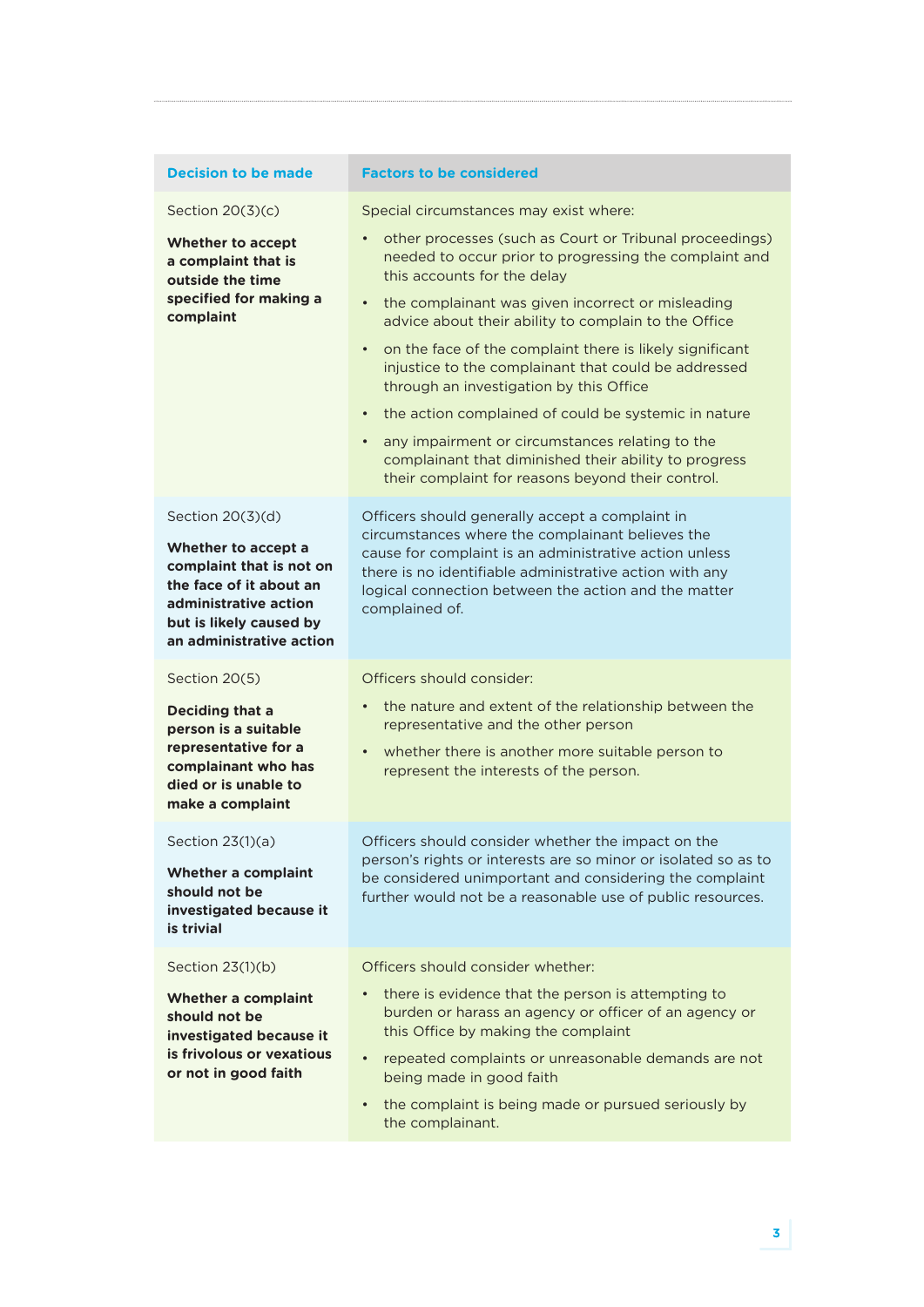#### Section 23(1)(c)

**Whether a complaint should not be investigated because the complainant does not have sufficient direct interest**

#### Section 23(1)(d)

**Whether a complaint should not be investigated because:**

- **The complainant has a right of appeal, reference or review, or another remedy, that the person has not exhausted; and**
- **It would be reasonable in the circumstances to require the person to exhaust the right or remedy before the ombudsman investigates, or continues to investigate, the complaint**

#### **Decision to be made Factors to be considered**

Direct interest in administrative action includes persons whose rights or interests are, or could be, impacted in some way.

Declining to investigate a complaint on this ground may not be appropriate where:

- a Public Interest Disclosure indicates wrongdoing but does not affect the person making the complaint
- a complaint indicates serious maladministration the complainant may have special knowledge of
- a complaint indicates systemic maladministration the complainant may have special knowledge of.

If a right of appeal, reference or review, or another remedy (internal to the agency or external) is available to a complainant, it is considered reasonable for that right to be exhausted prior to a complaint being accepted by the Office, unless exceptional circumstances exist.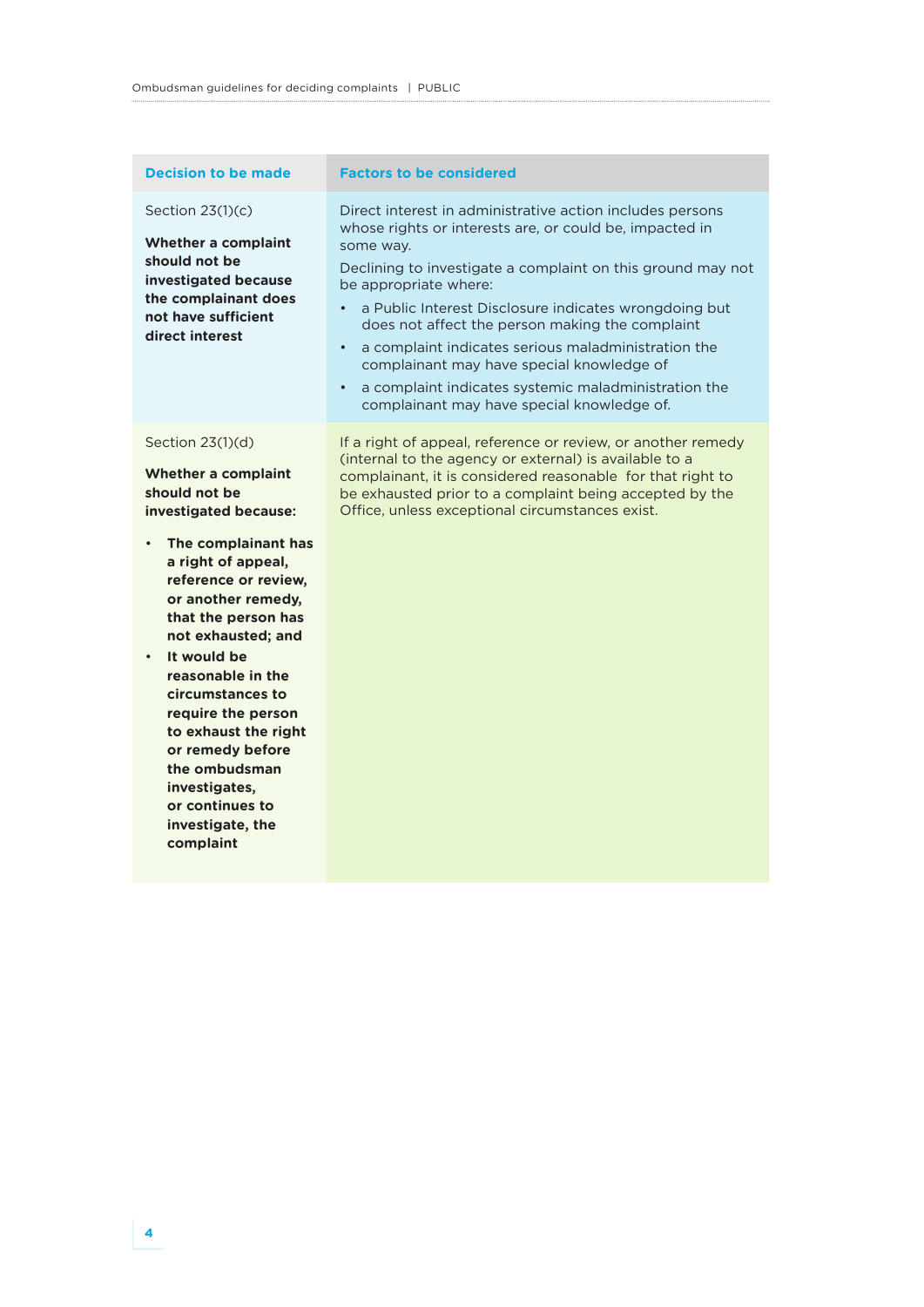**Whether a complaint** 

**investigated because:**

• **The complainant had a right of appeal, reference or review, or another remedy that is exhausted; and**

**circumstances, the investigation, or the continuance of the investigation, of the action complained of is unnecessary or** 

Section 23(1)(e)

**should not be** 

• **In the** 

#### **Decision to be made Factors to be considered**

Where a right of appeal, reference or review, or another remedy has elapsed or been exhausted the officer should consider whether:

- the agency or third parties' rights or interests that might be disturbed by this Office investigating a complaint given the expiration of other rights of review
- whether the right was a statutory right of review through a tribunal established by parliament and the party was given appropriate notice of that right
- whether a court or tribunal has determined a matter and made comment about the actions of the agency or the findings may indicate systemic maladministration?

complainant relating to the matters subject of complaint?

**unjustifiable** Section 23(1)(f) **Whether a complaint should not be investigated because in the circumstances it is unnecessary or unjustifiable** The officer should consider: • is there sufficient information to meaningfully assess the complaint? whether on the face of it the complaint indicates maladministration? • the proportionality of resourcing the investigation to the benefit that might flow to the complainant or others? • has the assessment or investigation revealed maladministration on the part of the agency? • is there any meaningful remedy that might flow from investigating, or continuing to investigate the matter having regard to the resources of this office? are the outcomes sought by the complainant reasonable or proportionate to the alleged maladministration? • has the agency already taken reasonable steps to rectify the matter? • is there civil or criminal litigation between the agency and